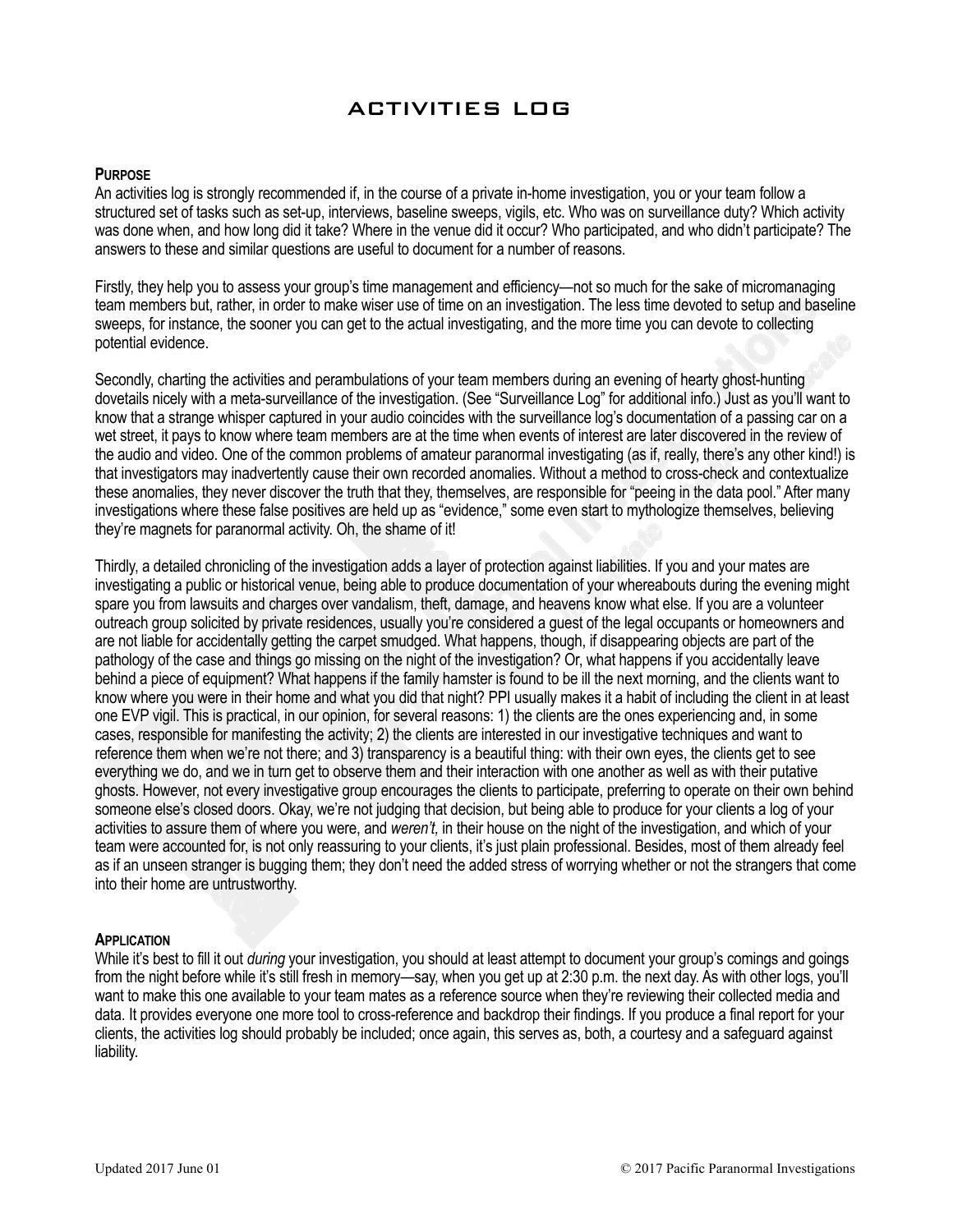### **USING THIS FORM**

Besides inputting practical information such as case number and date, the form is designed to chart activities by the time spent on them, the kind of activity performed, where in the venue this activity occurred, who among you (team members and non-members alike) participated in it, who was monitoring or surveilling the investigation during this time, and any additional observations or info that might be noteworthy for that activity.

**START / END:** Although fairly self-explanatory, the start/end times should be noted in a uniform style. It's acceptable to round up or down to the nearest five-minute mark. Although activities are intended to be documented in chronological order, concurrent activities should be logged separately. For example, on the night of an investigation, two PPI members might undertake baseline sweeps while three members are setting up equipment, and another member is sitting down with the client for a one-on-one interview. These should all be listed separately on the activities log, since they don't all take up the same amount of time and happen in different locations throughout the venue.

**ACTIVITY AND ROOM:** To help quickly identify the routine activities conducted during the preliminary and formal stages of an investigation, PPI has devised its own shorthand. These are meant specifically to represent our procedures, but you're encouraged to tailor them to your own:

| <b>ARV</b>     | arrival (start of the investigation)                               |  |  |  |
|----------------|--------------------------------------------------------------------|--|--|--|
| BL             | base-line analysis                                                 |  |  |  |
| <b>BRK</b>     | rest and dining breaks for investigators                           |  |  |  |
| <b>DEP</b>     | departure (end of the investigation)                               |  |  |  |
| EQ BD          | equipment breakdown and packing                                    |  |  |  |
| EQ SU          | equipment unpacking and setup                                      |  |  |  |
| <b>EXT INT</b> | exit interviews                                                    |  |  |  |
| FP             | floor plans (drafting venue schematics, equipment positions, etc.) |  |  |  |
| <b>INT</b>     | on-site interviews at the venue                                    |  |  |  |
| <b>OUTRO</b>   | valedictory interviews and discussions with the client             |  |  |  |
| PRE INT        | preliminary interviews                                             |  |  |  |
| <b>PRE WT</b>  | preparatory walkthroughs for equipment placement                   |  |  |  |
| VIG            | vigils (a.k.a., EVP sessions)                                      |  |  |  |
| WТ             | investigative walkthroughs                                         |  |  |  |
|                |                                                                    |  |  |  |

Here are some of the routine abbreviations PPI uses to indicate typical locations within a home venue:

| <b>LR</b> living room       | <b>HWY</b> hallway          |
|-----------------------------|-----------------------------|
| FR family room              | <b>STR</b> stairs, stairway |
| <b>KT</b> kitchen           | DR dining room              |
| BR1 bedroom 1               | <b>OFC</b> office           |
| <b>BTH</b> bathroom         | <b>MR</b> music room        |
| <b>MB</b> master bedroom    | <b>GRG</b> garage           |
| <b>MBTH</b> master bathroom | <b>PTY</b> pantry           |
|                             |                             |

**PARTICIPANTS:** Participants should be noted for each activity. Predictably, PPI refers to its own investigators by their initials in order to conserve space on the form. Other participants, such as the clients, should also be included, since tracking their whereabouts during the investigation is very important. If you are an outreach group like PPI, however, and you intend to include this log in a final report, you'll probably want to scrub it of any privileged client info, such as their names.

**NOTES / SURVEILLANCE DUTY:** If there's anything of possible importance coinciding with an activity—a participant having to break from the activity, for example, or equipment failures, or last-minute changes to procedure—these should be noted. Since surveillance duty is something that generally occurs throughout the evening, you should also log who was on duty while investigative activities were in progress.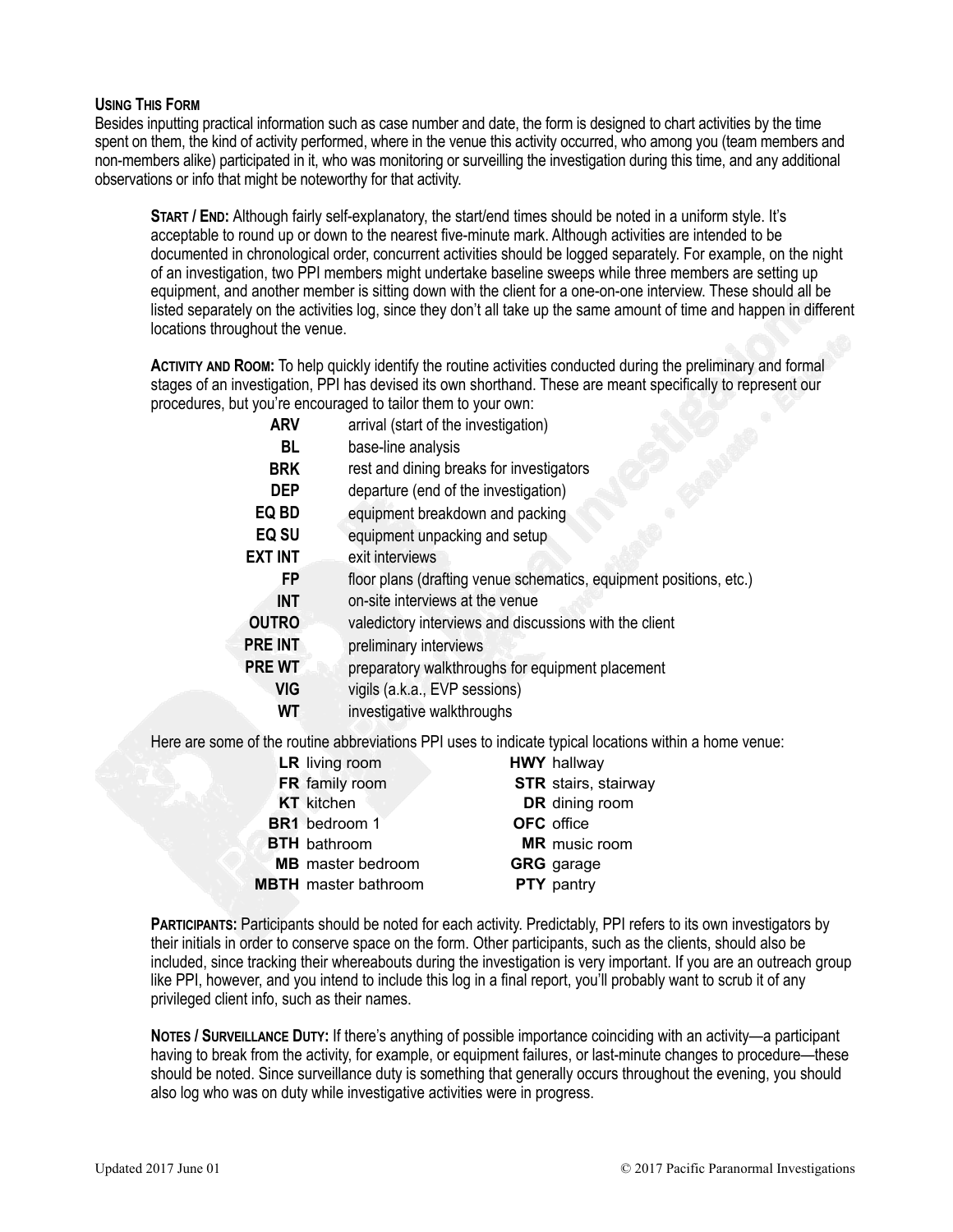## ACTIVITIES LOG

**CASE:** 

**DATE:** 

| <b>START/END</b>  | <b>ROOM and ACTIVITY</b> | <b>PARTICIPANTS</b> | <b>NOTES / SURVEILLANCE DUTY /</b><br><b>SURVEILLANCE DUTY</b> |
|-------------------|--------------------------|---------------------|----------------------------------------------------------------|
|                   |                          |                     |                                                                |
| <b>START TIME</b> | <b>ROOM and ACTIVITY</b> | <b>PARTICIPANTS</b> | <b>NOTES / SURVEILLANCE DUTY</b>                               |
|                   |                          |                     |                                                                |
| <b>START TIME</b> | <b>ROOM and ACTIVITY</b> | <b>PARTICIPANTS</b> | <b>NOTES / SURVEILLANCE DUTY</b>                               |
|                   |                          |                     |                                                                |
| <b>START TIME</b> | <b>ROOM and ACTIVITY</b> | <b>PARTICIPANTS</b> | <b>NOTES / SURVEILLANCE DUTY</b>                               |
|                   |                          |                     |                                                                |
| <b>START TIME</b> | <b>ROOM and ACTIVITY</b> | <b>PARTICIPANTS</b> | <b>NOTES / SURVEILLANCE DUTY</b>                               |
|                   |                          |                     |                                                                |
| <b>START TIME</b> | <b>ROOM and ACTIVITY</b> | <b>PARTICIPANTS</b> | <b>NOTES / SURVEILLANCE DUTY</b>                               |
|                   |                          |                     |                                                                |
| <b>START TIME</b> | <b>ROOM and ACTIVITY</b> | <b>PARTICIPANTS</b> | <b>NOTES / SURVEILLANCE DUTY</b>                               |
|                   |                          |                     |                                                                |